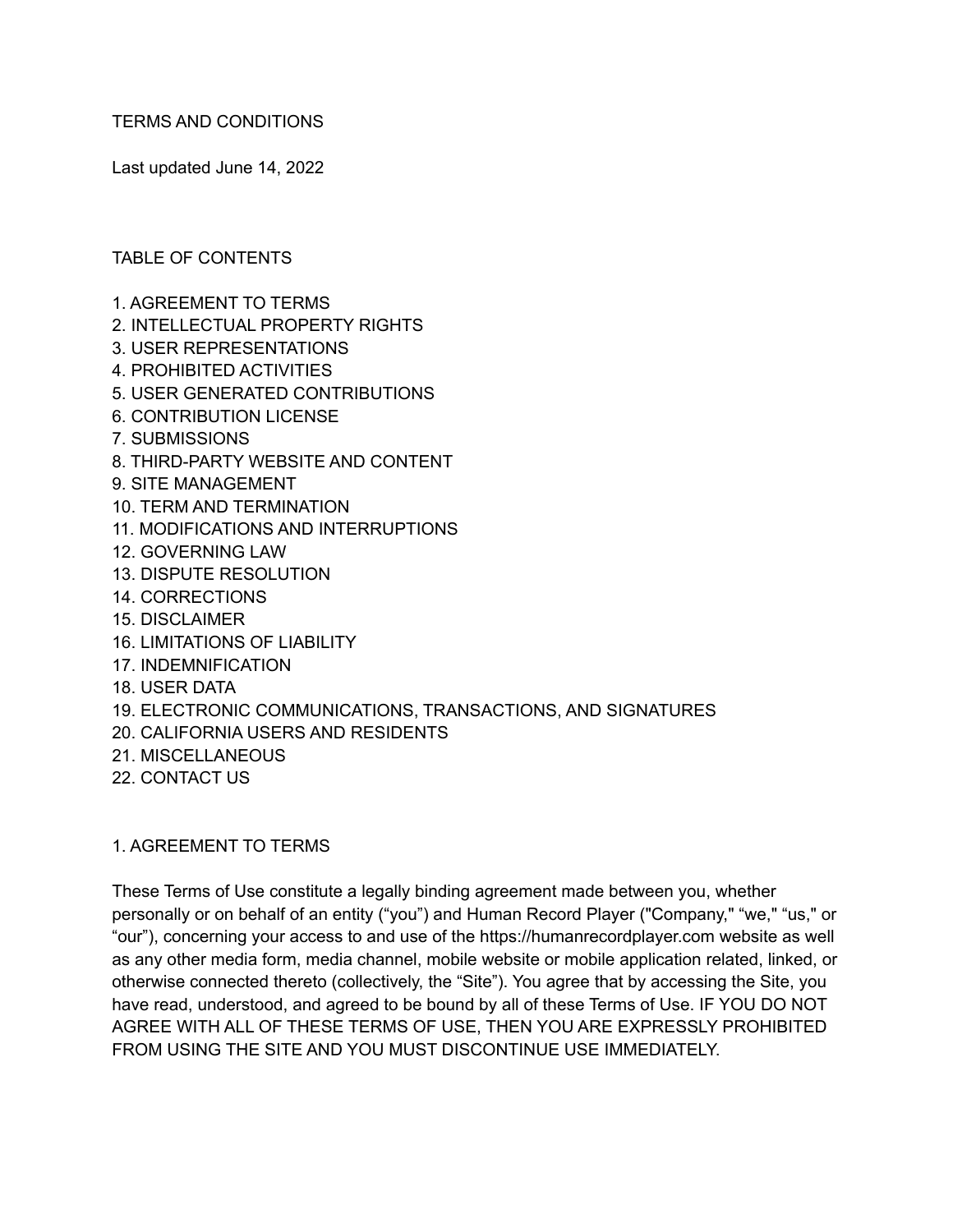Supplemental terms and conditions or documents that may be posted on the Site from time to time are hereby expressly incorporated herein by reference. We reserve the right, in our sole discretion, to make changes or modifications to these Terms of Use from time to time. We will alert you about any changes by updating the "Last updated" date of these Terms of Use, and you waive any right to receive specific notice of each such change. Please ensure that you check the applicable Terms every time you use our Site so that you understand which Terms apply. You will be subject to, and will be deemed to have been made aware of and to have accepted, the changes in any revised Terms of Use by your continued use of the Site after the date such revised Terms of Use are posted.

The information provided on the Site is not intended for distribution to or use by any person or entity in any jurisdiction or country where such distribution or use would be contrary to law or regulation or which would subject us to any registration requirement within such jurisdiction or country. Accordingly, those persons who choose to access the Site from other locations do so on their own initiative and are solely responsible for compliance with local laws, if and to the extent local laws are applicable.

The Site is not tailored to comply with industry-specific regulations (Health Insurance Portability and Accountability Act (HIPAA), Federal Information Security Management Act (FISMA), etc.), so if your interactions would be subjected to such laws, you may not use this Site. You may not use the Site in a way that would violate the Gramm-Leach-Bliley Act (GLBA).

The Site is intended for users who are at least 18 years old. Persons under the age of 18 are not permitted to use or register for the Site.

### 2. INTELLECTUAL PROPERTY RIGHTS

Unless otherwise indicated, the Site is our proprietary property and all source code, databases, functionality, software, website designs, audio, video, text, photographs, and graphics on the Site (collectively, the "Content") and the trademarks, service marks, and logos contained therein (the "Marks") are owned or controlled by us or licensed to us, and are protected by copyright and trademark laws and various other intellectual property rights and unfair competition laws of the United States, international copyright laws, and international conventions. The Content and the Marks are provided on the Site "AS IS" for your information and personal use only. Except as expressly provided in these Terms of Use, no part of the Site and no Content or Marks may be copied, reproduced, aggregated, republished, uploaded, posted, publicly displayed, encoded, translated, transmitted, distributed, sold, licensed, or otherwise exploited for any commercial purpose whatsoever, without our express prior written permission.

Provided that you are eligible to use the Site, you are granted a limited license to access and use the Site and to download or print a copy of any portion of the Content to which you have properly gained access solely for your personal, non-commercial use. We reserve all rights not expressly granted to you in and to the Site, the Content and the Marks.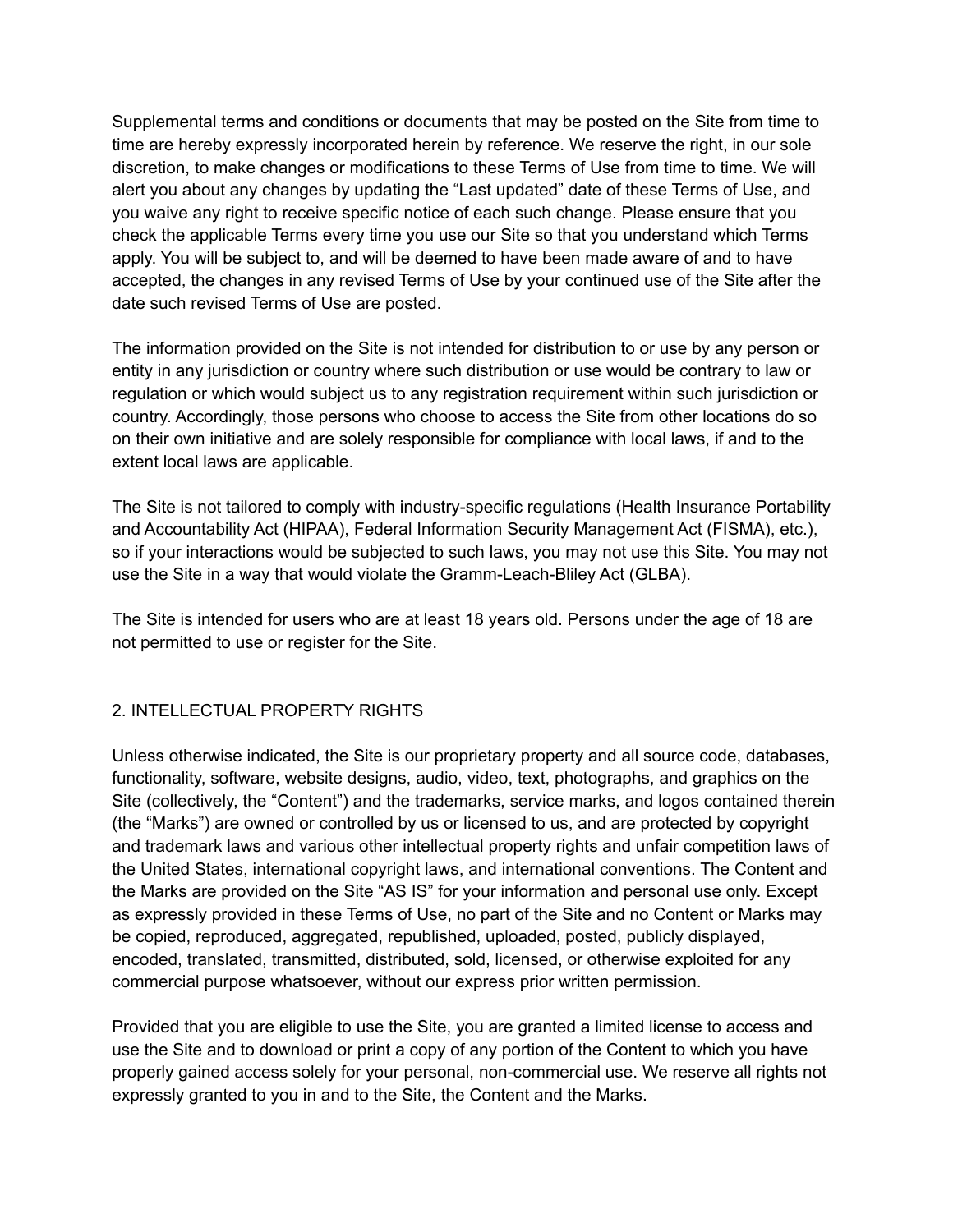### 3. USER REPRESENTATIONS

By using the Site, you represent and warrant that: (1) you have the legal capacity and you agree to comply with these Terms of Use; (2) you are not a minor in the jurisdiction in which you reside; (3) you will not access the Site through automated or non-human means, whether through a bot, script, or otherwise; (4) you will not use the Site for any illegal or unauthorized purpose; and (5) your use of the Site will not violate any applicable law or regulation.

If you provide any information that is untrue, inaccurate, not current, or incomplete, we have the right to suspend or terminate your account and refuse any and all current or future use of the Site (or any portion thereof).

### 4. PROHIBITED ACTIVITIES

You may not access or use the Site for any purpose other than that for which we make the Site available. The Site may not be used in connection with any commercial endeavors except those that are specifically endorsed or approved by us.

As a user of the Site, you agree not to:

Systematically retrieve data or other content from the Site to create or compile, directly or indirectly, a collection, compilation, database, or directory without written permission from us. Trick, defraud, or mislead us and other users, especially in any attempt to learn sensitive account information such as user passwords.

Circumvent, disable, or otherwise interfere with security-related features of the Site, including features that prevent or restrict the use or copying of any Content or enforce limitations on the use of the Site and/or the Content contained therein.

Disparage, tarnish, or otherwise harm, in our opinion, us and/or the Site.

Use any information obtained from the Site in order to harass, abuse, or harm another person. Make improper use of our support services or submit false reports of abuse or misconduct. Use the Site in a manner inconsistent with any applicable laws or regulations.

Engage in unauthorized framing of or linking to the Site.

Upload or transmit (or attempt to upload or to transmit) viruses, Trojan horses, or other material, including excessive use of capital letters and spamming (continuous posting of repetitive text), that interferes with any party's uninterrupted use and enjoyment of the Site or modifies, impairs, disrupts, alters, or interferes with the use, features, functions, operation, or maintenance of the Site.

Engage in any automated use of the system, such as using scripts to send comments or messages, or using any data mining, robots, or similar data gathering and extraction tools. Delete the copyright or other proprietary rights notice from any Content.

Attempt to impersonate another user or person or use the username of another user.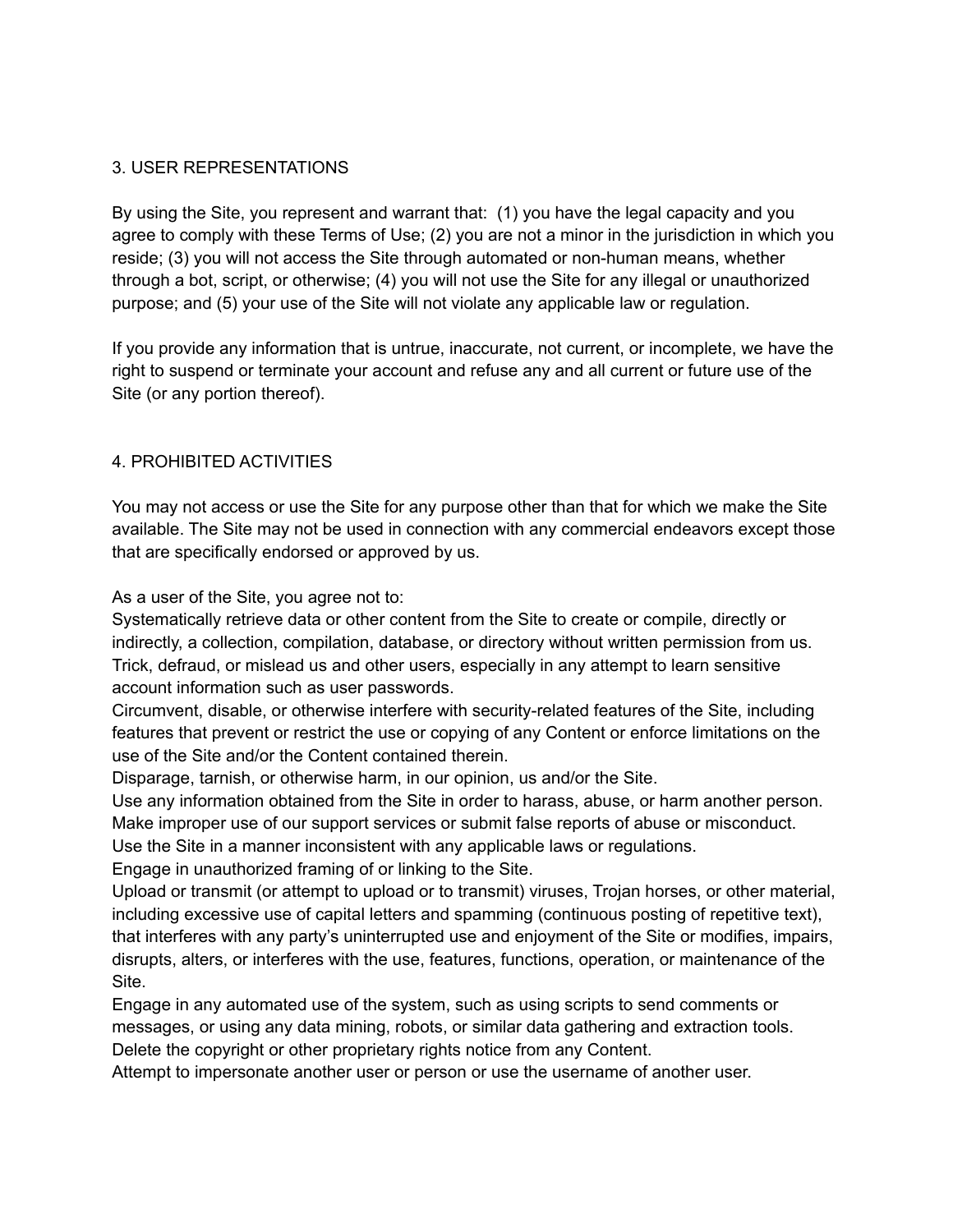Upload or transmit (or attempt to upload or to transmit) any material that acts as a passive or active information collection or transmission mechanism, including without limitation, clear graphics interchange formats ("gifs"), 1×1 pixels, web bugs, cookies, or other similar devices (sometimes referred to as "spyware" or "passive collection mechanisms" or "pcms"). Interfere with, disrupt, or create an undue burden on the Site or the networks or services connected to the Site.

Harass, annoy, intimidate, or threaten any of our employees or agents engaged in providing any portion of the Site to you.

Attempt to bypass any measures of the Site designed to prevent or restrict access to the Site, or any portion of the Site.

Copy or adapt the Site's software, including but not limited to Flash, PHP, HTML, JavaScript, or other code.

Except as permitted by applicable law, decipher, decompile, disassemble, or reverse engineer any of the software comprising or in any way making up a part of the Site.

Except as may be the result of standard search engine or Internet browser usage, use, launch, develop, or distribute any automated system, including without limitation, any spider, robot, cheat utility, scraper, or offline reader that accesses the Site, or using or launching any unauthorized script or other software.

Use a buying agent or purchasing agent to make purchases on the Site.

Make any unauthorized use of the Site, including collecting usernames and/or email addresses of users by electronic or other means for the purpose of sending unsolicited email, or creating user accounts by automated means or under false pretenses.

Use the Site as part of any effort to compete with us or otherwise use the Site and/or the Content for any revenue-generating endeavor or commercial enterprise.

Spin in dangerous locations or in a dangerous way to cause personal injury

# 5. USER GENERATED CONTRIBUTIONS

The Site does not offer users to submit or post content. We may provide you with the opportunity to create, submit, post, display, transmit, perform, publish, distribute, or broadcast content and materials to us or on the Site, including but not limited to text, writings, video, audio, photographs, graphics, comments, suggestions, or personal information or other material (collectively, "Contributions"). Contributions may be viewable by other users of the Site and through third-party websites. As such, any Contributions you transmit may be treated in accordance with the Site Privacy Policy. When you create or make available any Contributions, you thereby represent and warrant that:

The creation, distribution, transmission, public display, or performance, and the accessing, downloading, or copying of your Contributions do not and will not infringe the proprietary rights, including but not limited to the copyright, patent, trademark, trade secret, or moral rights of any third party.

You are the creator and owner of or have the necessary licenses, rights, consents, releases, and permissions to use and to authorize us, the Site, and other users of the Site to use your Contributions in any manner contemplated by the Site and these Terms of Use.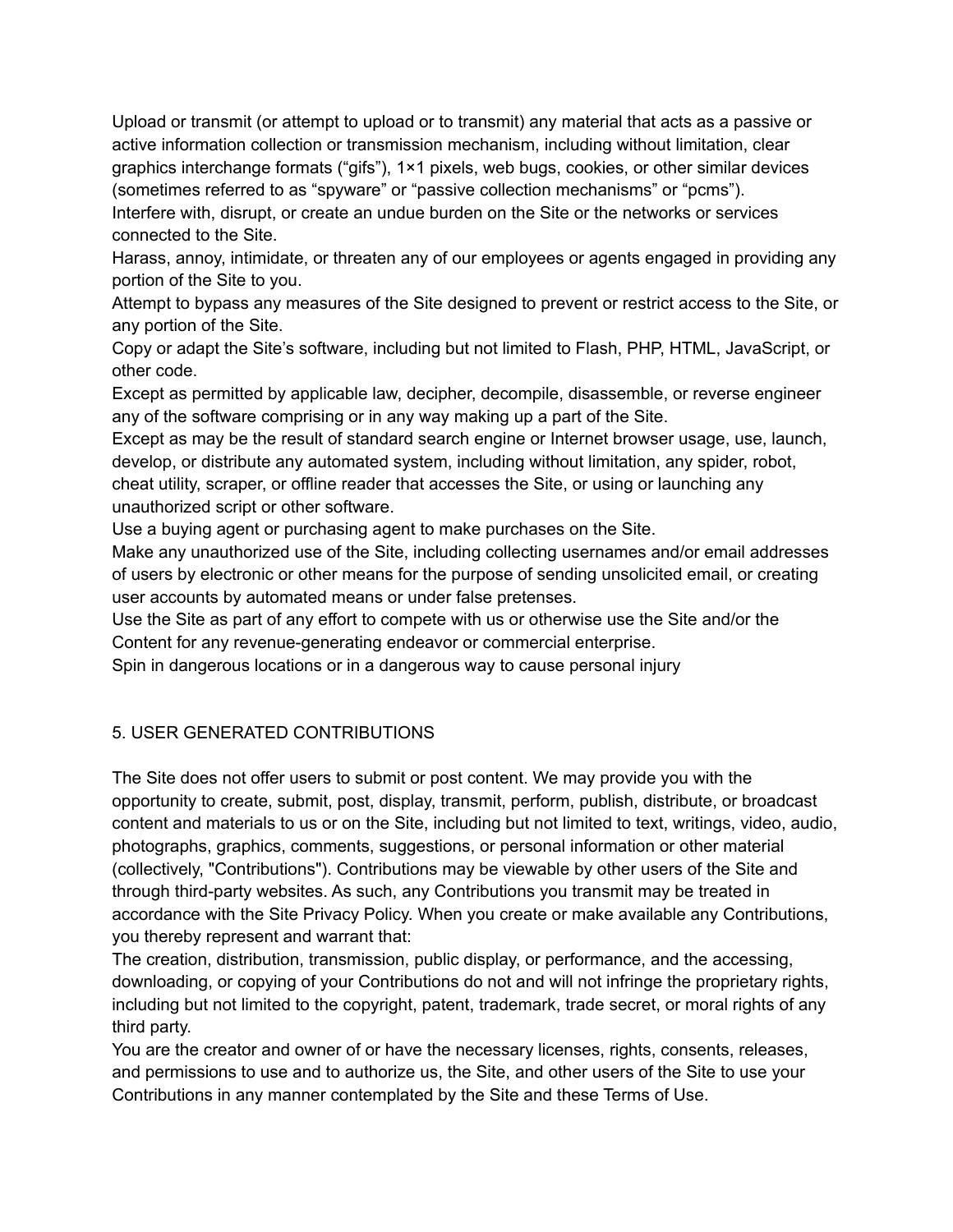You have the written consent, release, and/or permission of each and every identifiable individual person in your Contributions to use the name or likeness of each and every such identifiable individual person to enable inclusion and use of your Contributions in any manner contemplated by the Site and these Terms of Use.

Your Contributions are not false, inaccurate, or misleading.

Your Contributions are not unsolicited or unauthorized advertising, promotional materials, pyramid schemes, chain letters, spam, mass mailings, or other forms of solicitation.

Your Contributions are not obscene, lewd, lascivious, filthy, violent, harassing, libelous, slanderous, or otherwise objectionable (as determined by us).

Your Contributions do not ridicule, mock, disparage, intimidate, or abuse anyone.

Your Contributions are not used to harass or threaten (in the legal sense of those terms) any other person and to promote violence against a specific person or class of people.

Your Contributions do not violate any applicable law, regulation, or rule.

Your Contributions do not violate the privacy or publicity rights of any third party.

Your Contributions do not violate any applicable law concerning child pornography, or otherwise intended to protect the health or well-being of minors.

Your Contributions do not include any offensive comments that are connected to race, national origin, gender, sexual preference, or physical handicap.

Your Contributions do not otherwise violate, or link to material that violates, any provision of these Terms of Use, or any applicable law or regulation.

Any use of the Site in violation of the foregoing violates these Terms of Use and may result in, among other things, termination or suspension of your rights to use the Site.

### 6. CONTRIBUTION LICENSE

You and the Site agree that we may access, store, process, and use any information and personal data that you provide following the terms of the Privacy Policy and your choices (including settings).

By submitting suggestions or other feedback regarding the Site, you agree that we can use and share such feedback for any purpose without compensation to you.

We do not assert any ownership over your Contributions. You retain full ownership of all of your Contributions and any intellectual property rights or other proprietary rights associated with your Contributions. We are not liable for any statements or representations in your Contributions provided by you in any area on the Site. You are solely responsible for your Contributions to the Site and you expressly agree to exonerate us from any and all responsibility and to refrain from any legal action against us regarding your Contributions.

#### 7. SUBMISSIONS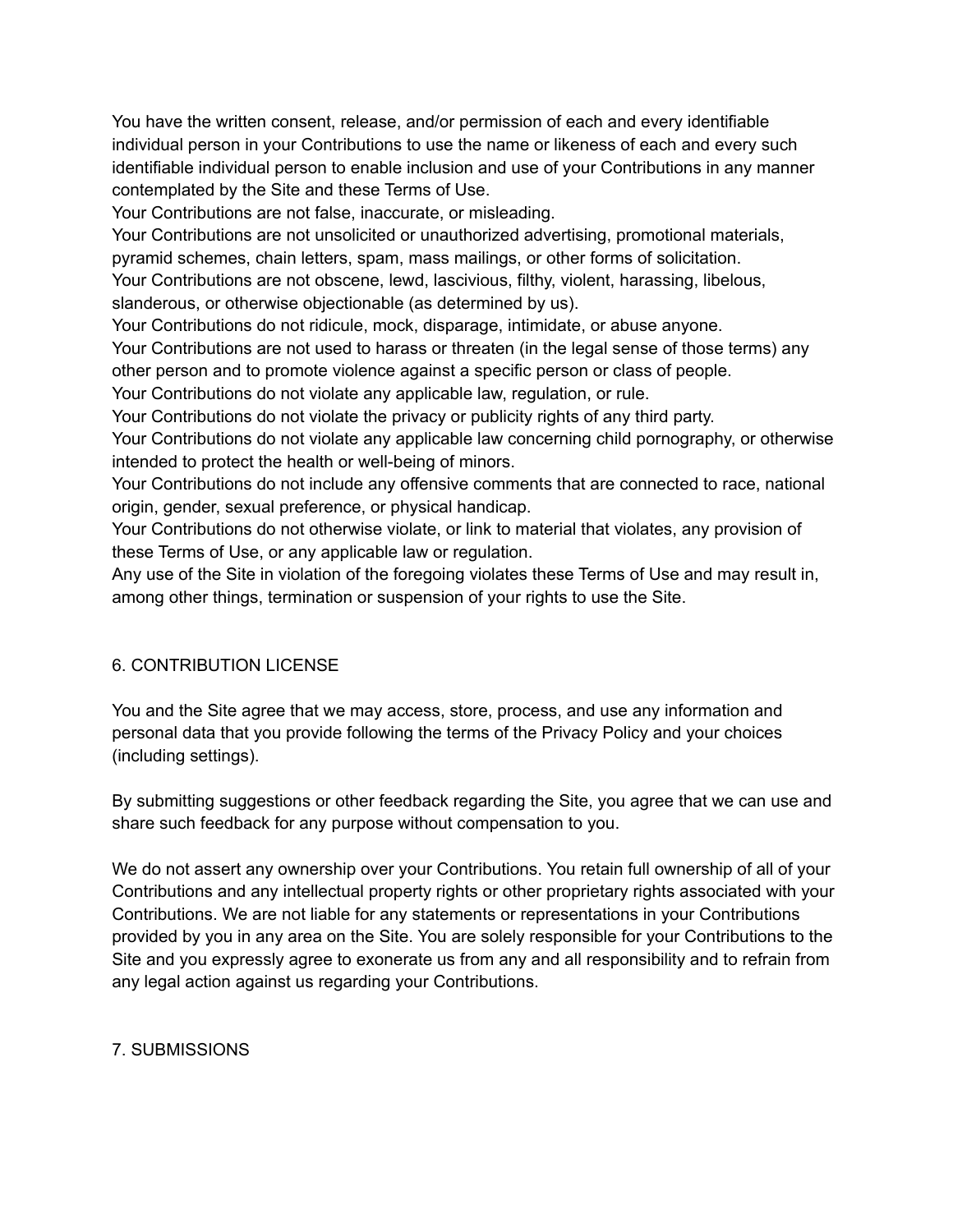You acknowledge and agree that any questions, comments, suggestions, ideas, feedback, or other information regarding the Site ("Submissions") provided by you to us are non-confidential and shall become our sole property. We shall own exclusive rights, including all intellectual property rights, and shall be entitled to the unrestricted use and dissemination of these Submissions for any lawful purpose, commercial or otherwise, without acknowledgment or compensation to you. You hereby waive all moral rights to any such Submissions, and you hereby warrant that any such Submissions are original with you or that you have the right to submit such Submissions. You agree there shall be no recourse against us for any alleged or actual infringement or misappropriation of any proprietary right in your Submissions.

### 8. THIRD-PARTY WEBSITE AND CONTENT

The Site may contain (or you may be sent via the Site) links to other websites ("Third-Party Websites") as well as articles, photographs, text, graphics, pictures, designs, music, sound, video, information, applications, software, and other content or items belonging to or originating from third parties ("Third-Party Content"). Such Third-Party Websites and Third-Party Content are not investigated, monitored, or checked for accuracy, appropriateness, or completeness by us, and we are not responsible for any Third-Party Websites accessed through the Site or any Third-Party Content posted on, available through, or installed from the Site, including the content, accuracy, offensiveness, opinions, reliability, privacy practices, or other policies of or contained in the Third-Party Websites or the Third-Party Content. Inclusion of, linking to, or permitting the use or installation of any Third-Party Websites or any Third-Party Content does not imply approval or endorsement thereof by us. If you decide to leave the Site and access the Third-Party Websites or to use or install any Third-Party Content, you do so at your own risk, and you should be aware these Terms of Use no longer govern. You should review the applicable terms and policies, including privacy and data gathering practices, of any website to which you navigate from the Site or relating to any applications you use or install from the Site. Any purchases you make through Third-Party Websites will be through other websites and from other companies, and we take no responsibility whatsoever in relation to such purchases which are exclusively between you and the applicable third party. You agree and acknowledge that we do not endorse the products or services offered on Third-Party Websites and you shall hold us harmless from any harm caused by your purchase of such products or services. Additionally, you shall hold us harmless from any losses sustained by you or harm caused to you relating to or resulting in any way from any Third-Party Content or any contact with Third-Party Websites.

### 9. SITE MANAGEMENT

We reserve the right, but not the obligation, to: (1) monitor the Site for violations of these Terms of Use; (2) take appropriate legal action against anyone who, in our sole discretion, violates the law or these Terms of Use, including without limitation, reporting such user to law enforcement authorities; (3) in our sole discretion and without limitation, refuse, restrict access to, limit the availability of, or disable (to the extent technologically feasible) any of your Contributions or any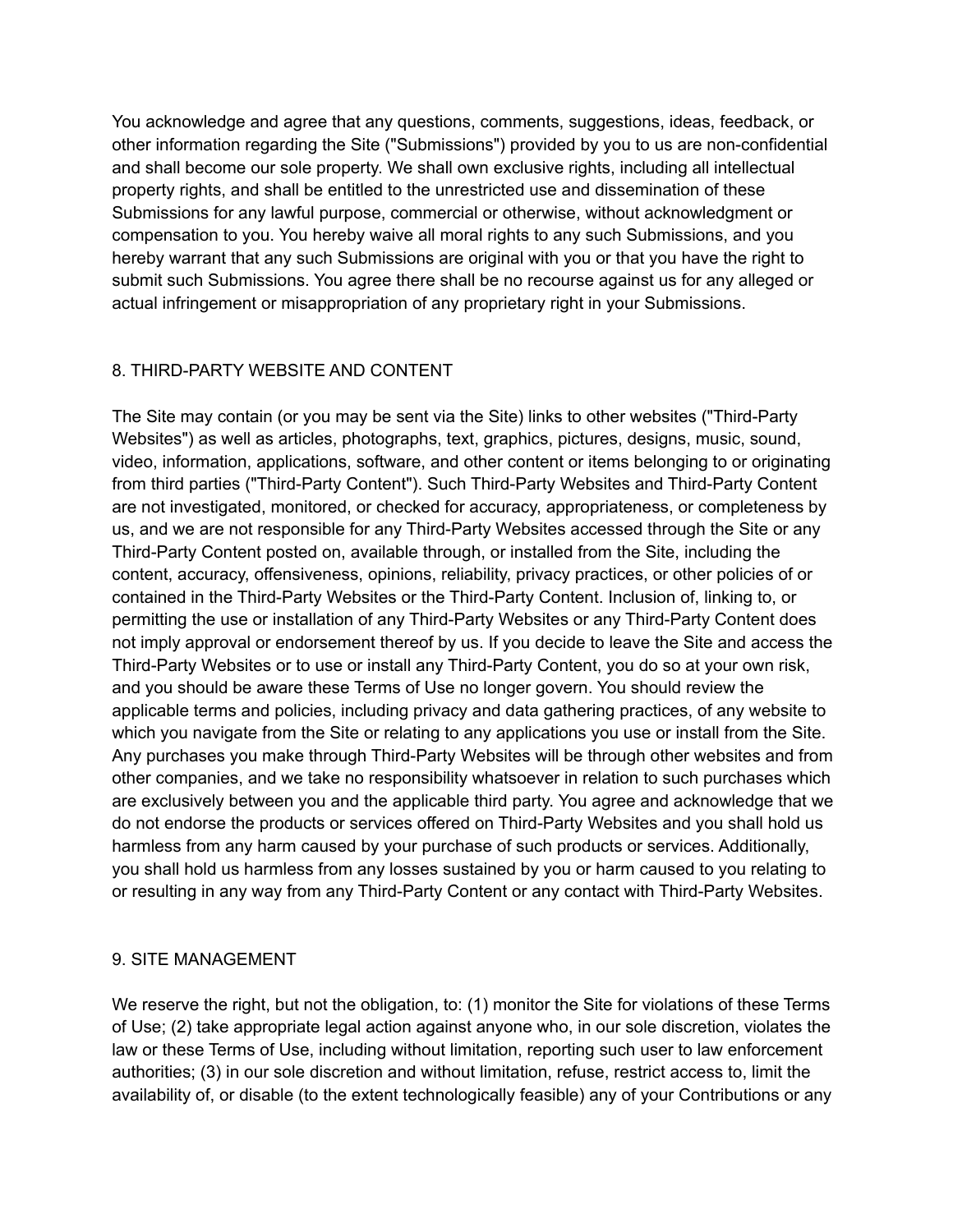portion thereof; (4) in our sole discretion and without limitation, notice, or liability, to remove from the Site or otherwise disable all files and content that are excessive in size or are in any way burdensome to our systems; and (5) otherwise manage the Site in a manner designed to protect our rights and property and to facilitate the proper functioning of the Site.

### 10. TERM AND TERMINATION

These Terms of Use shall remain in full force and effect while you use the Site. WITHOUT LIMITING ANY OTHER PROVISION OF THESE TERMS OF USE, WE RESERVE THE RIGHT TO, IN OUR SOLE DISCRETION AND WITHOUT NOTICE OR LIABILITY, DENY ACCESS TO AND USE OF THE SITE (INCLUDING BLOCKING CERTAIN IP ADDRESSES), TO ANY PERSON FOR ANY REASON OR FOR NO REASON, INCLUDING WITHOUT LIMITATION FOR BREACH OF ANY REPRESENTATION, WARRANTY, OR COVENANT CONTAINED IN THESE TERMS OF USE OR OF ANY APPLICABLE LAW OR REGULATION. WE MAY TERMINATE YOUR USE OR PARTICIPATION IN THE SITE OR DELETE ANY CONTENT OR INFORMATION THAT YOU POSTED AT ANY TIME, WITHOUT WARNING, IN OUR SOLE DISCRETION.

If we terminate or suspend your account for any reason, you are prohibited from registering and creating a new account under your name, a fake or borrowed name, or the name of any third party, even if you may be acting on behalf of the third party. In addition to terminating or suspending your account, we reserve the right to take appropriate legal action, including without limitation pursuing civil, criminal, and injunctive redress.

### 11. MODIFICATIONS AND INTERRUPTIONS

We reserve the right to change, modify, or remove the contents of the Site at any time or for any reason at our sole discretion without notice. However, we have no obligation to update any information on our Site. We also reserve the right to modify or discontinue all or part of the Site without notice at any time. We will not be liable to you or any third party for any modification, price change, suspension, or discontinuance of the Site.

We cannot guarantee the Site will be available at all times. We may experience hardware, software, or other problems or need to perform maintenance related to the Site, resulting in interruptions, delays, or errors. We reserve the right to change, revise, update, suspend, discontinue, or otherwise modify the Site at any time or for any reason without notice to you. You agree that we have no liability whatsoever for any loss, damage, or inconvenience caused by your inability to access or use the Site during any downtime or discontinuance of the Site. Nothing in these Terms of Use will be construed to obligate us to maintain and support the Site or to supply any corrections, updates, or releases in connection therewith.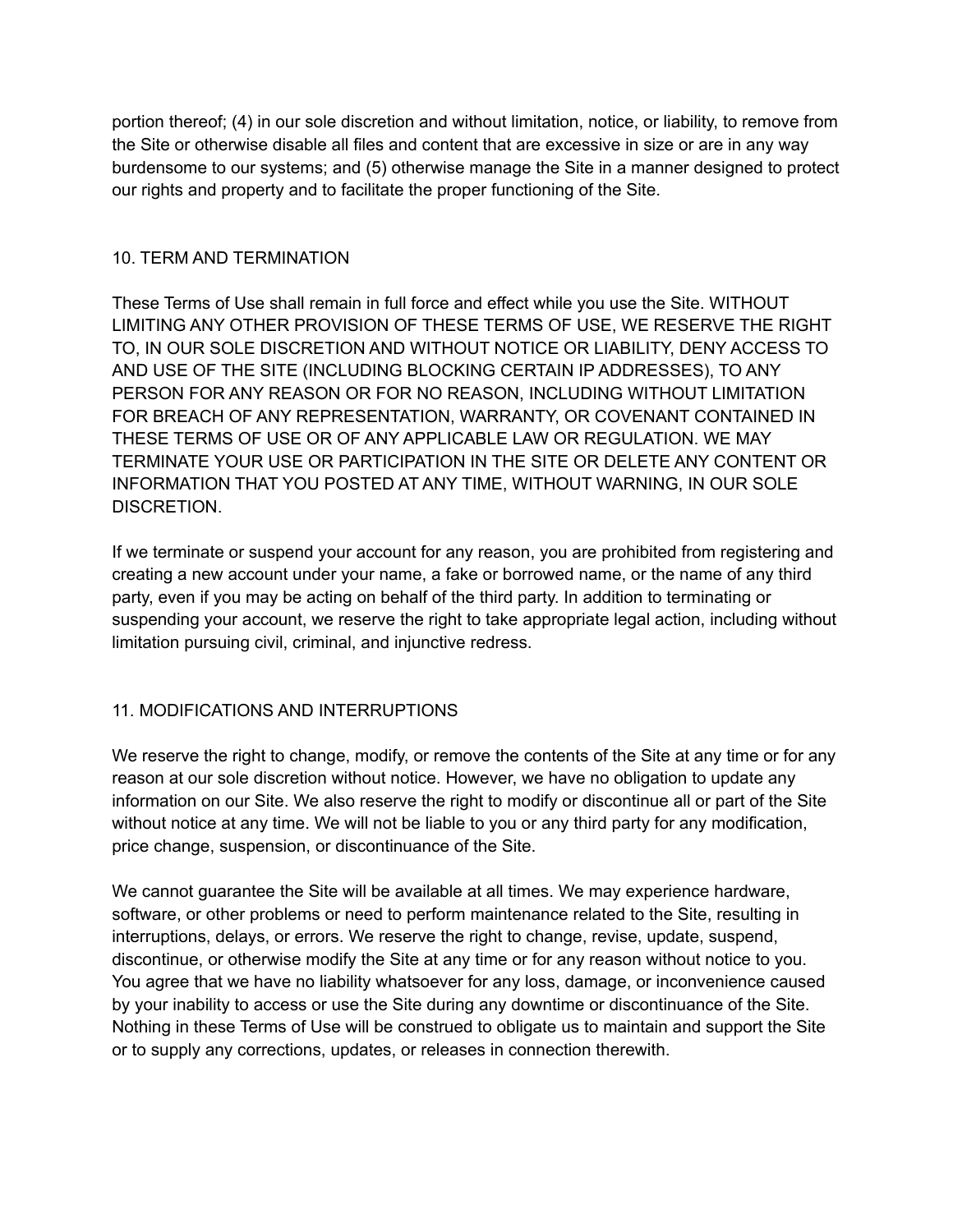#### 12. GOVERNING LAW

These Terms of Use and your use of the Site are governed by and construed in accordance with the laws of the State of California applicable to agreements made and to be entirely performed within the State of California, without regard to its conflict of law principles.

#### 13. DISPUTE RESOLUTION

Any legal action of whatever nature brought by either you or us (collectively, the "Parties" and individually, a "Party") shall be commenced or prosecuted in the state and federal courts located in Los Angeles, California, and the Parties hereby consent to, and waive all defenses of lack of personal jurisdiction and forum non conveniens with respect to venue and jurisdiction in such state and federal courts. Application of the United Nations Convention on Contracts for the International Sale of Goods and the Uniform Computer Information Transaction Act (UCITA) are excluded from these Terms of Use.

### 14. CORRECTIONS

There may be information on the Site that contains typographical errors, inaccuracies, or omissions, including descriptions, pricing, availability, and various other information. We reserve the right to correct any errors, inaccuracies, or omissions and to change or update the information on the Site at any time, without prior notice.

#### 15. DISCLAIMER

THE SITE IS PROVIDED ON AN AS-IS AND AS-AVAILABLE BASIS. YOU AGREE THAT YOUR USE OF THE SITE AND OUR SERVICES WILL BE AT YOUR SOLE RISK. TO THE FULLEST EXTENT PERMITTED BY LAW, WE DISCLAIM ALL WARRANTIES, EXPRESS OR IMPLIED, IN CONNECTION WITH THE SITE AND YOUR USE THEREOF, INCLUDING, WITHOUT LIMITATION, THE IMPLIED WARRANTIES OF MERCHANTABILITY, FITNESS FOR A PARTICULAR PURPOSE, AND NON-INFRINGEMENT. WE MAKE NO WARRANTIES OR REPRESENTATIONS ABOUT THE ACCURACY OR COMPLETENESS OF THE SITE'S CONTENT OR THE CONTENT OF ANY WEBSITES LINKED TO THE SITE AND WE WILL ASSUME NO LIABILITY OR RESPONSIBILITY FOR ANY (1) ERRORS, MISTAKES, OR INACCURACIES OF CONTENT AND MATERIALS, (2) PERSONAL INJURY OR PROPERTY DAMAGE, OF ANY NATURE WHATSOEVER, RESULTING FROM YOUR ACCESS TO AND USE OF THE SITE, (3) ANY UNAUTHORIZED ACCESS TO OR USE OF OUR SECURE SERVERS AND/OR ANY AND ALL PERSONAL INFORMATION AND/OR FINANCIAL INFORMATION STORED THEREIN, (4) ANY INTERRUPTION OR CESSATION OF TRANSMISSION TO OR FROM THE SITE, (5) ANY BUGS, VIRUSES, TROJAN HORSES, OR THE LIKE WHICH MAY BE TRANSMITTED TO OR THROUGH THE SITE BY ANY THIRD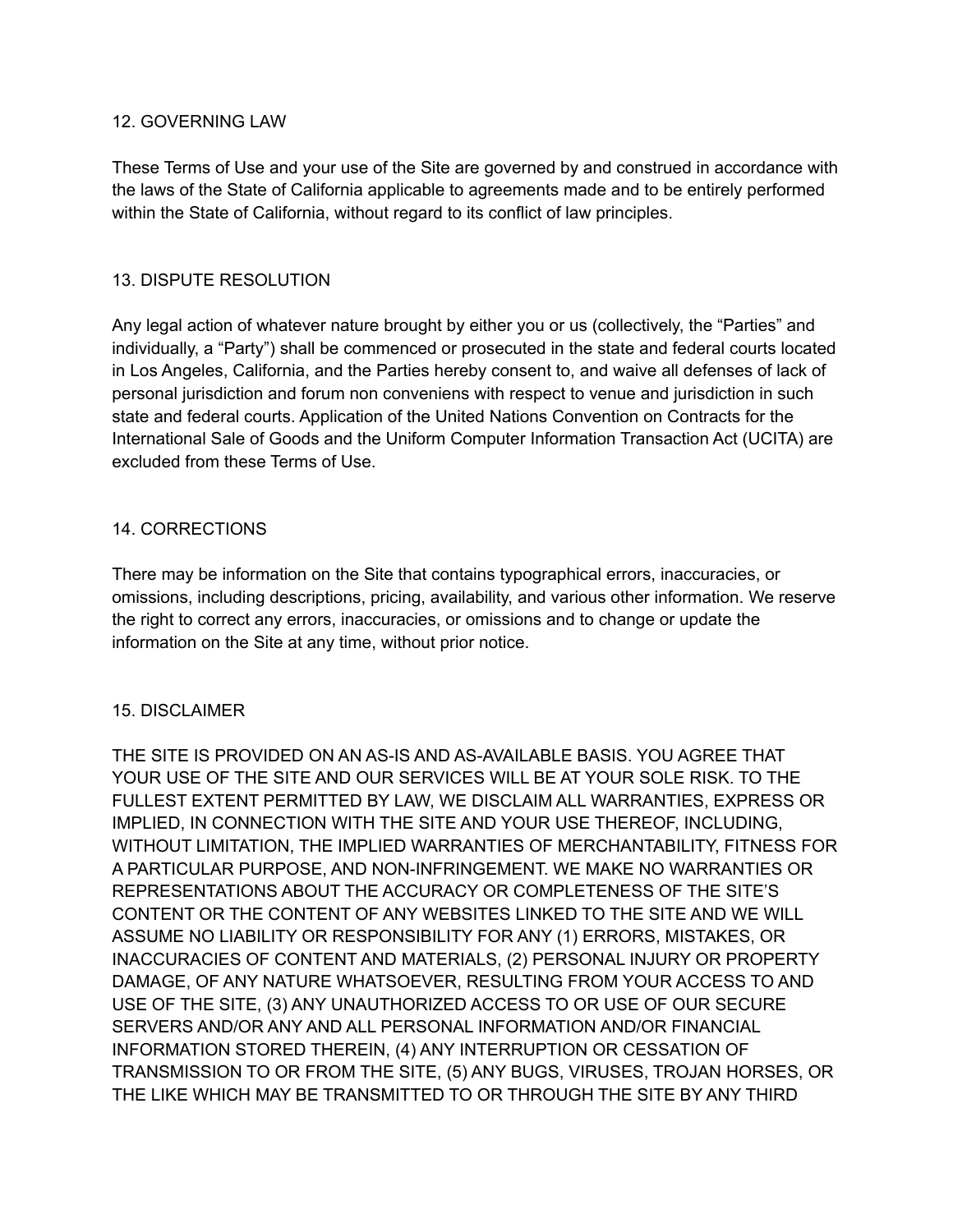PARTY, AND/OR (6) ANY ERRORS OR OMISSIONS IN ANY CONTENT AND MATERIALS OR FOR ANY LOSS OR DAMAGE OF ANY KIND INCURRED AS A RESULT OF THE USE OF ANY CONTENT POSTED, TRANSMITTED, OR OTHERWISE MADE AVAILABLE VIA THE SITE. WE DO NOT WARRANT, ENDORSE, GUARANTEE, OR ASSUME RESPONSIBILITY FOR ANY PRODUCT OR SERVICE ADVERTISED OR OFFERED BY A THIRD PARTY THROUGH THE SITE, ANY HYPERLINKED WEBSITE, OR ANY WEBSITE OR MOBILE APPLICATION FEATURED IN ANY BANNER OR OTHER ADVERTISING, AND WE WILL NOT BE A PARTY TO OR IN ANY WAY BE RESPONSIBLE FOR MONITORING ANY TRANSACTION BETWEEN YOU AND ANY THIRD-PARTY PROVIDERS OF PRODUCTS OR SERVICES. AS WITH THE PURCHASE OF A PRODUCT OR SERVICE THROUGH ANY MEDIUM OR IN ANY ENVIRONMENT, YOU SHOULD USE YOUR BEST JUDGMENT AND EXERCISE CAUTION WHERE APPROPRIATE.

### 16. LIMITATIONS OF LIABILITY

IN NO EVENT WILL WE OR OUR DIRECTORS, EMPLOYEES, OR AGENTS BE LIABLE TO YOU OR ANY THIRD PARTY FOR ANY DIRECT, INDIRECT, CONSEQUENTIAL, EXEMPLARY, INCIDENTAL, SPECIAL, OR PUNITIVE DAMAGES, INCLUDING LOST PROFIT, LOST REVENUE, LOSS OF DATA, OR OTHER DAMAGES ARISING FROM YOUR USE OF THE SITE, EVEN IF WE HAVE BEEN ADVISED OF THE POSSIBILITY OF SUCH DAMAGES. NOTWITHSTANDING ANYTHING TO THE CONTRARY CONTAINED HEREIN, OUR LIABILITY TO YOU FOR ANY CAUSE WHATSOEVER AND REGARDLESS OF THE FORM OF THE ACTION, WILL AT ALL TIMES BE LIMITED TO THE LESSER OF THE AMOUNT PAID, IF ANY, BY YOU TO US OR \$1,000.00 USD. CERTAIN US STATE LAWS AND INTERNATIONAL LAWS DO NOT ALLOW LIMITATIONS ON IMPLIED WARRANTIES OR THE EXCLUSION OR LIMITATION OF CERTAIN DAMAGES. IF THESE LAWS APPLY TO YOU, SOME OR ALL OF THE ABOVE DISCLAIMERS OR LIMITATIONS MAY NOT APPLY TO YOU, AND YOU MAY HAVE ADDITIONAL RIGHTS.

### 17. INDEMNIFICATION

You agree to defend, indemnify, and hold us harmless, including our subsidiaries, affiliates, and all of our respective officers, agents, partners, and employees, from and against any loss, damage, liability, claim, or demand, including reasonable attorneys' fees and expenses, made by any third party due to or arising out of: (1) use of the Site; (2) breach of these Terms of Use; (3) any breach of your representations and warranties set forth in these Terms of Use; (4) your violation of the rights of a third party, including but not limited to intellectual property rights; or (5) any overt harmful act toward any other user of the Site with whom you connected via the Site. Notwithstanding the foregoing, we reserve the right, at your expense, to assume the exclusive defense and control of any matter for which you are required to indemnify us, and you agree to cooperate, at your expense, with our defense of such claims. We will use reasonable efforts to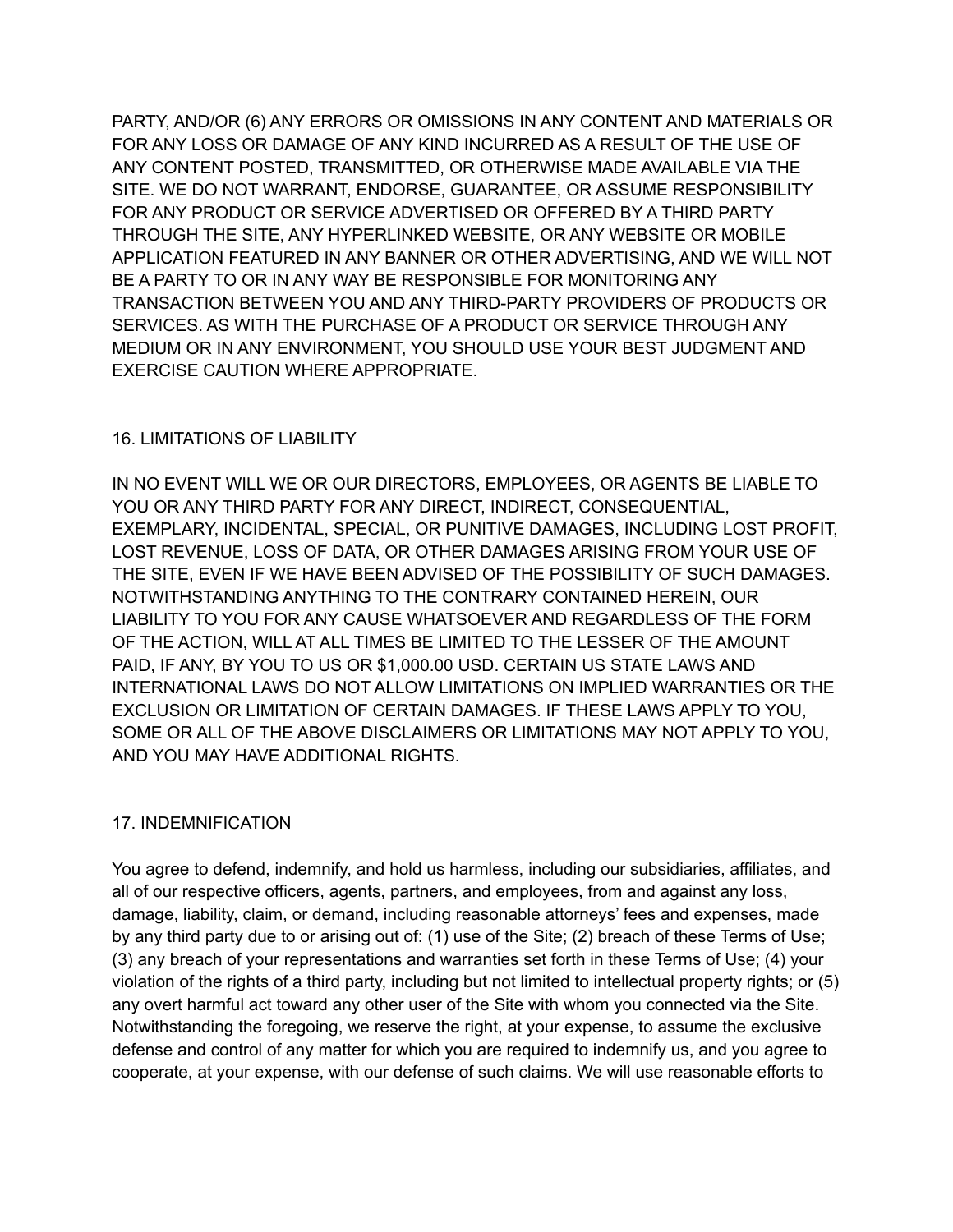notify you of any such claim, action, or proceeding which is subject to this indemnification upon becoming aware of it.

## 18. USER DATA

We will maintain certain data that you transmit to the Site for the purpose of managing the performance of the Site, as well as data relating to your use of the Site. Although we perform regular routine backups of data, you are solely responsible for all data that you transmit or that relates to any activity you have undertaken using the Site. You agree that we shall have no liability to you for any loss or corruption of any such data, and you hereby waive any right of action against us arising from any such loss or corruption of such data.

# 19. ELECTRONIC COMMUNICATIONS, TRANSACTIONS, AND SIGNATURES

Visiting the Site, sending us emails, and completing online forms constitute electronic communications. You consent to receive electronic communications, and you agree that all agreements, notices, disclosures, and other communications we provide to you electronically, via email and on the Site, satisfy any legal requirement that such communication be in writing. YOU HEREBY AGREE TO THE USE OF ELECTRONIC SIGNATURES, CONTRACTS, ORDERS, AND OTHER RECORDS, AND TO ELECTRONIC DELIVERY OF NOTICES, POLICIES, AND RECORDS OF TRANSACTIONS INITIATED OR COMPLETED BY US OR VIA THE SITE. You hereby waive any rights or requirements under any statutes, regulations, rules, ordinances, or other laws in any jurisdiction which require an original signature or delivery or retention of non-electronic records, or to payments or the granting of credits by any means other than electronic means.

### 20. CALIFORNIA USERS AND RESIDENTS

If any complaint with us is not satisfactorily resolved, you can contact the Complaint Assistance Unit of the Division of Consumer Services of the California Department of Consumer Affairs in writing at 1625 North Market Blvd., Suite N 112, Sacramento, California 95834 or by telephone at (800) 952-5210 or (916) 445-1254.

### 21. MISCELLANEOUS

These Terms of Use and any policies or operating rules posted by us on the Site or in respect to the Site constitute the entire agreement and understanding between you and us. Our failure to exercise or enforce any right or provision of these Terms of Use shall not operate as a waiver of such right or provision. These Terms of Use operate to the fullest extent permissible by law. We may assign any or all of our rights and obligations to others at any time. We shall not be